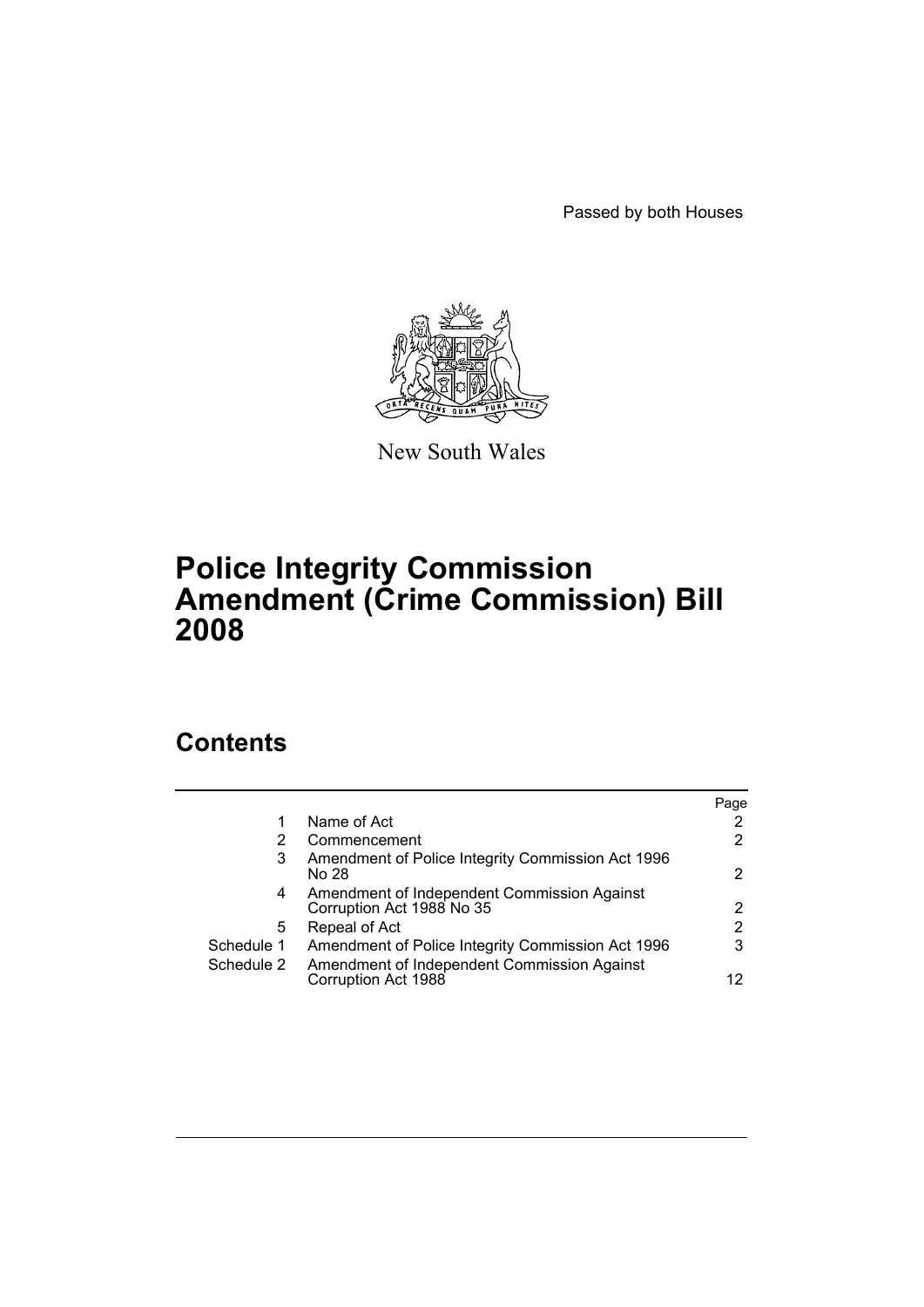*I certify that this public bill, which originated in the Legislative Assembly, has finally passed the Legislative Council and the Legislative Assembly of New South Wales.*

> *Clerk of the Legislative Assembly. Legislative Assembly, Sydney, , 2008*



New South Wales

# **Police Integrity Commission Amendment (Crime Commission) Bill 2008**

Act No , 2008

An Act to amend the *Police Integrity Commission Act 1996* to provide for the investigation, referral and oversight of matters relating to misconduct of New South Wales Crime Commission officers; to make consequential amendments to the *Independent Commission Against Corruption Act 1988*; and for other purposes.

*I have examined this bill and find it to correspond in all respects with the bill as finally passed by both Houses.*

*Assistant Speaker of the Legislative Assembly.*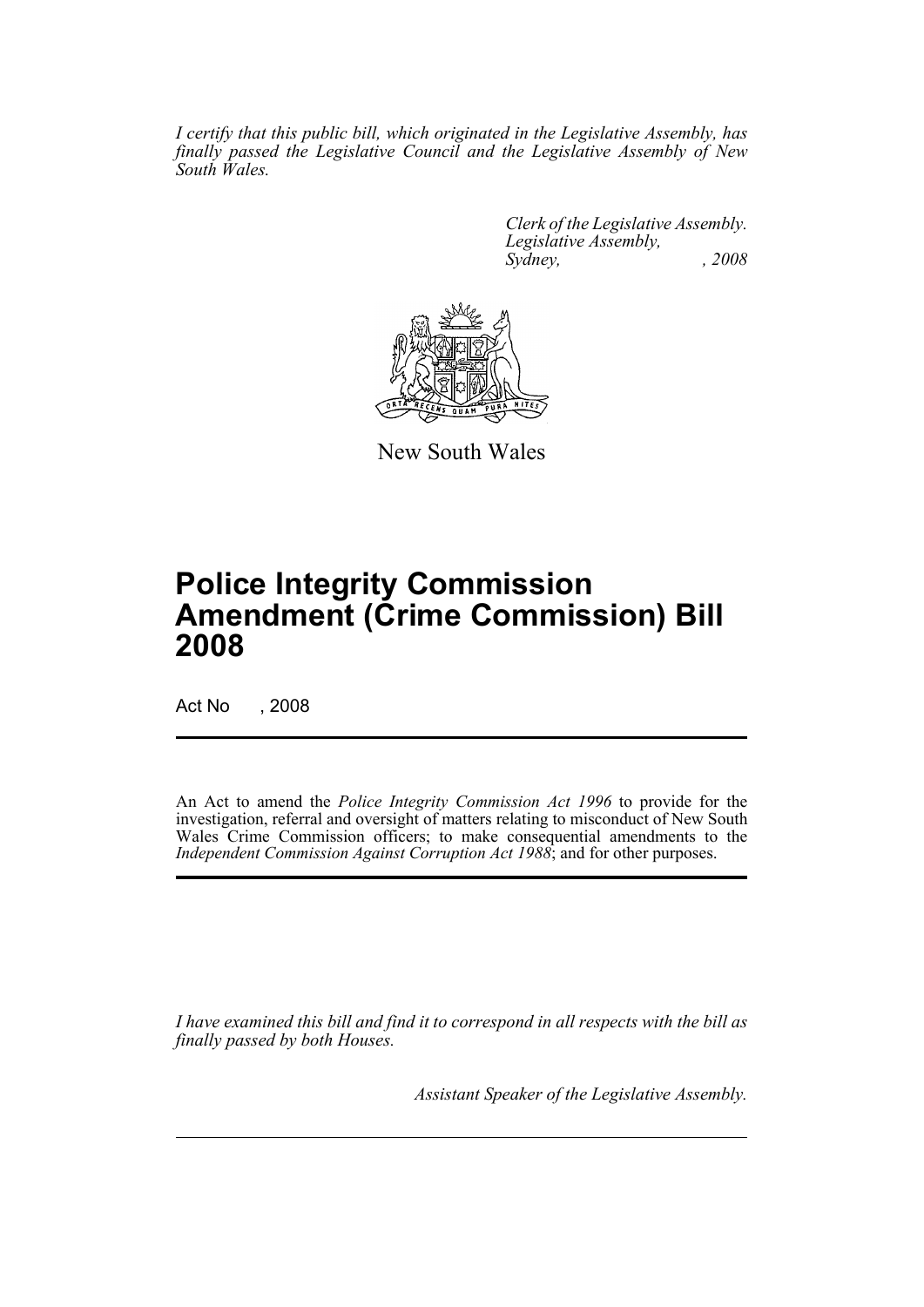## <span id="page-2-0"></span>**The Legislature of New South Wales enacts:**

## **1 Name of Act**

This Act is the *Police Integrity Commission Amendment (Crime Commission) Act 2008*.

## <span id="page-2-1"></span>**2 Commencement**

This Act commences on the date of assent to this Act.

## <span id="page-2-2"></span>**3 Amendment of Police Integrity Commission Act 1996 No 28**

The *Police Integrity Commission Act 1996* is amended as set out in Schedule 1.

## <span id="page-2-3"></span>**4 Amendment of Independent Commission Against Corruption Act 1988 No 35**

The *Independent Commission Against Corruption Act 1988* is amended as set out in Schedule 2.

## <span id="page-2-4"></span>**5 Repeal of Act**

- (1) This Act is repealed on the day following the day on which this Act commences.
- (2) The repeal of this Act does not, because of the operation of section 30 of the *Interpretation Act 1987*, affect any amendment made by this Act.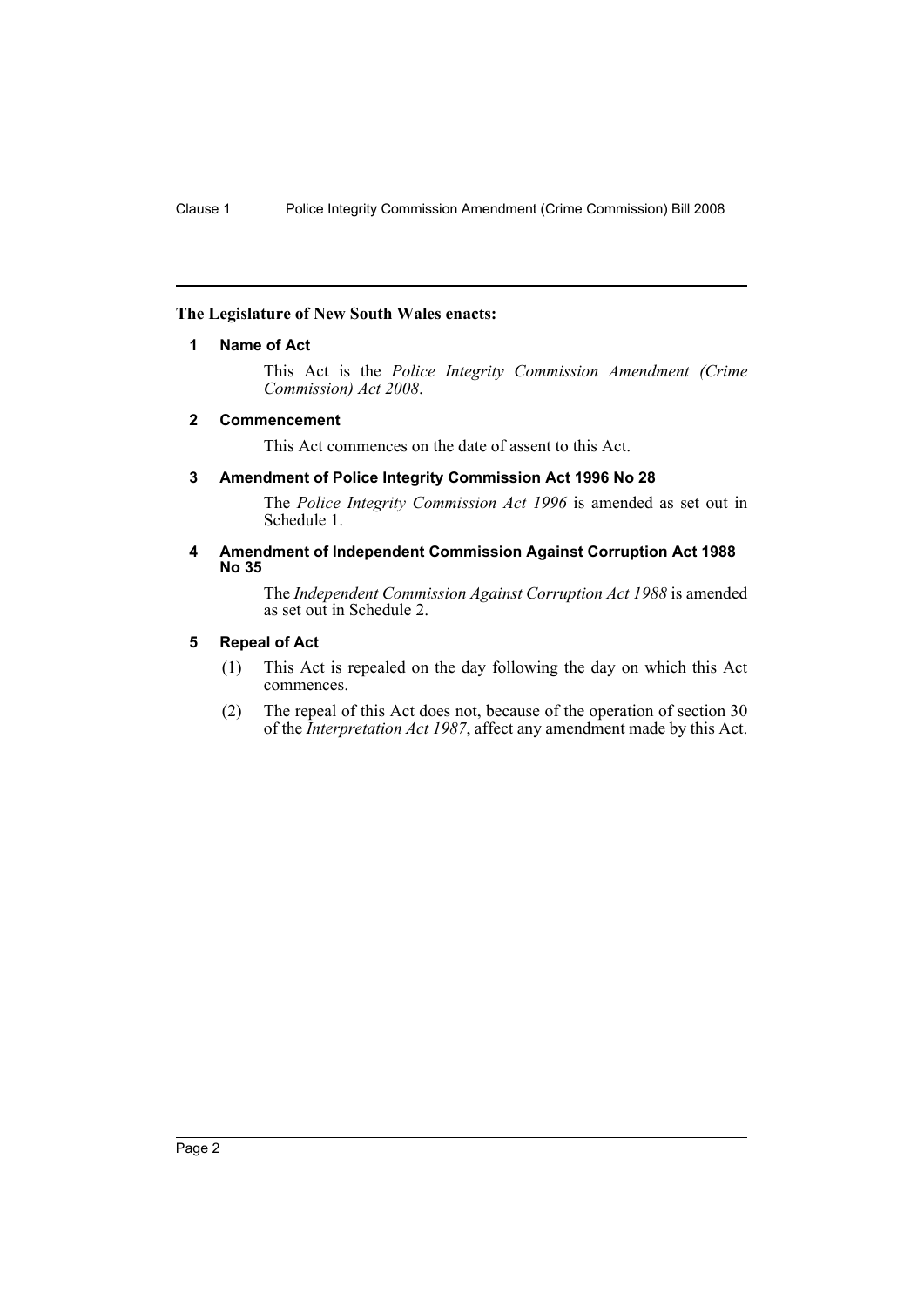Amendment of Police Integrity Commission Act 1996 Schedule 1

# <span id="page-3-0"></span>**Schedule 1 Amendment of Police Integrity Commission Act 1996**

(Section 3)

## **[1] Section 4 Definitions**

Insert in alphabetical order in section 4 (1):

*Crime Commission officer* means any of the following:

- (a) the Commissioner for the New South Wales Crime Commission (*the Crime Commissioner*),
- (b) an Assistant Commissioner for the New South Wales Crime Commission,
- (c) a member of staff of the New South Wales Crime Commission within the meaning of the *New South Wales Crime Commission Act 1985*.

*Crime Commission officer complaint* means a complaint made under section 75C.

*former Crime Commission officer* means any person who is not a Crime Commission officer but who has been a Crime Commission officer at any time previously (whether before or after the commencement of the *Police Integrity Commission Amendment (Crime Commission) Act 2008*).

*misconduct* of a Crime Commission officer—see section 5B.

## **[2] Section 5B**

Insert after section 5A:

## **5B Misconduct of Crime Commission officers**

#### (1) **Definition**

For the purposes of this Act, *misconduct* of a Crime Commission officer means any misconduct (by way of action or inaction or alleged action or inaction) of a Crime Commission officer:

- (a) whether or not it also involves participants who are not Crime Commission officers, and
- (b) whether or not it occurs while the Crime Commission officer is officially on duty, and
- (c) whether or not it occurred before the commencement of this subsection, and
- (d) whether or not it occurred outside the State or outside Australia.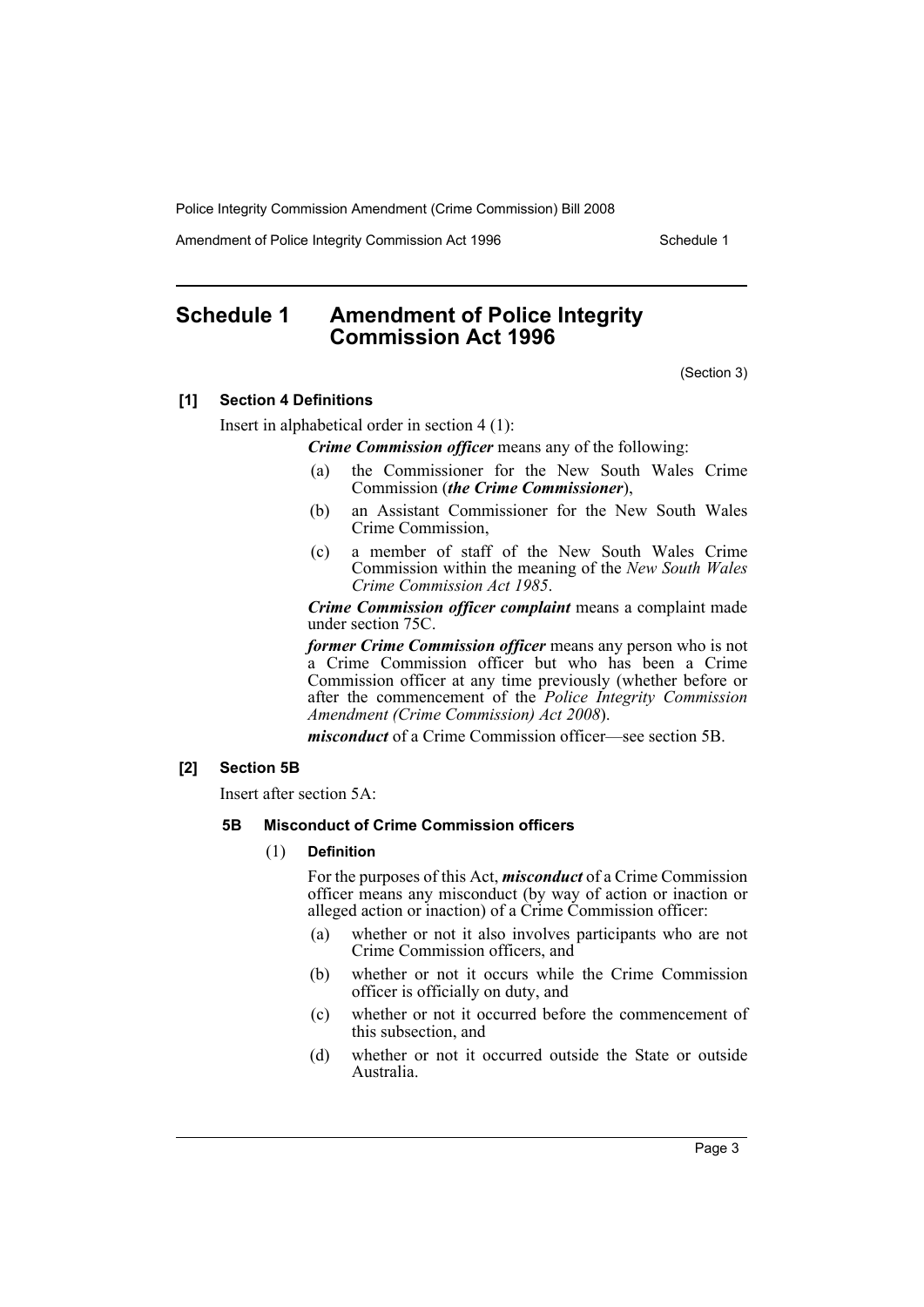Schedule 1 Amendment of Police Integrity Commission Act 1996

#### (2) **Examples**

Misconduct of a Crime Commission officer can involve (but is not limited to) any of the following:

- (a) the commission of a criminal offence by a Crime Commission officer,
- (b) any misconduct, irregularity, neglect of duty, breach of discipline or other matter that constitutes or may constitute grounds for disciplinary action under any law,
- (c) corrupt conduct within the meaning of the *Independent Commission Against Corruption Act 1988* involving a Crime Commission officer.

#### (3) **Former Crime Commission officers**

Conduct may be dealt with, or continue to be dealt with, under this Act even though any Crime Commission officer involved has ceased to be a Crime Commission officer. Accordingly, references in this Act to a Crime Commission officer extend, where appropriate, to include a former Crime Commission officer.

## **[3] Sections 13B and 13C**

Insert after section 13A:

## **13B Other functions of PIC in relation to Crime Commission officers**

- (1) Other functions of the PIC include the following:
	- (a) to prevent misconduct of Crime Commission officers,
	- (b) to detect or investigate, or oversee other agencies in the detection or investigation of, misconduct of Crime Commission officers.
- (2) The PIC is, as far as practicable, required to turn its attention principally to serious misconduct of Crime Commission officers.
- (3) The reference in this section to *overseeing* other agencies in the detection or investigation of misconduct of Crime Commission officers is a reference to the provision by the PIC of guidance that relies on a system of guidelines prepared by it and progress reports and final reports furnished to it rather than the provision of detailed guidance in the planning and execution of such detection and investigation.
- (4) In overseeing other agencies for the purposes of this section, the PIC does not have a power of control or direction, and any such oversight is to be achieved by agreement. However, it is the duty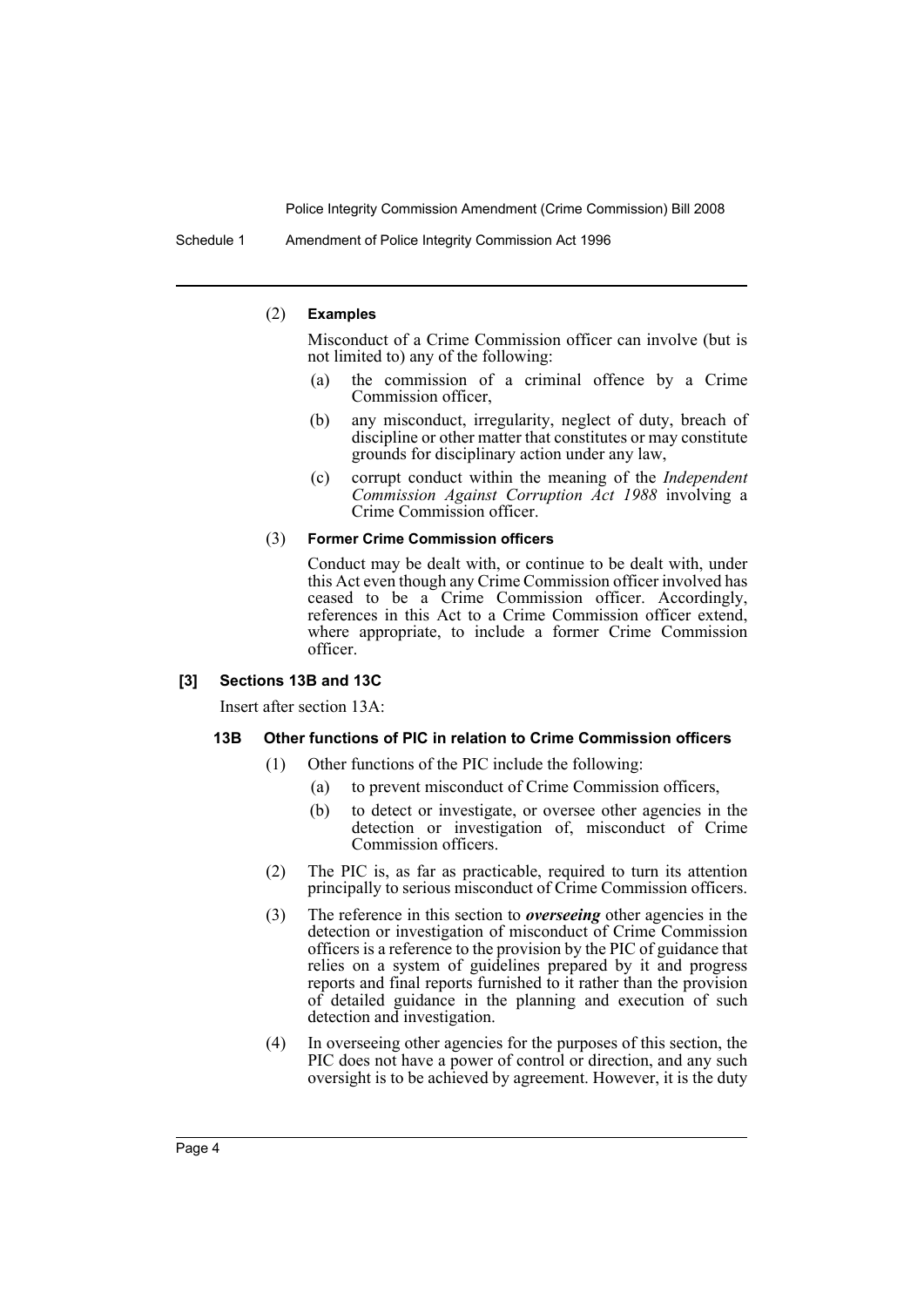Amendment of Police Integrity Commission Act 1996 Schedule 1

of Crime Commission officers to co-operate with the PIC in the exercise of its oversight functions.

- (5) However, nothing in subsection  $(2)$ ,  $(3)$  or  $(4)$ :
	- (a) affects the capacity of the PIC to exercise any of the functions as referred to in subsection (1), or
	- (b) provides a ground for any appeal or other legal or administrative challenge to the exercise by the PIC of any of those functions.

#### **13C Special allocation of PIC's functions in relation to Crime Commission officers**

The PIC Commissioner may allocate responsibility for the exercise of the functions of the PIC in relation to Crime Commission officers to an Assistant Commissioner and to such members of the staff of the PIC as are designated by the PIC Commissioner for the purposes of this section.

## **[4] Sections 15 (1) (b) (i) and 23 (3) (c)**

Insert ", Crime Commission officer complaint" after "police complaint" wherever occurring.

#### **[5] Section 16 Provisions regarding assessments, opinions and recommendations**

Insert ", misconduct of a Crime Commission officer" before "or corrupt conduct<sup>3</sup> wherever occurring in section 16 (1) (a) and (3).

## **[6] Section 19 Application of Criminal Assets Recovery Act 1990**

Insert after section 19 (3):

(3A) Subsection (3) does not apply if the exercise of the function by the PIC under that Act relates to an investigation by the PIC concerning misconduct of a Crime Commission officer.

## **[7] Section 23 Investigations generally**

Insert after section 23 (1) (c):

(c1) on a Crime Commission officer complaint made to it, or

## **[8] Section 23 (2)**

Omit the subsection. Insert instead:

(2) The Commission may conduct an investigation even though no particular police officer, administrative officer, Crime Commission officer or other person has been implicated and even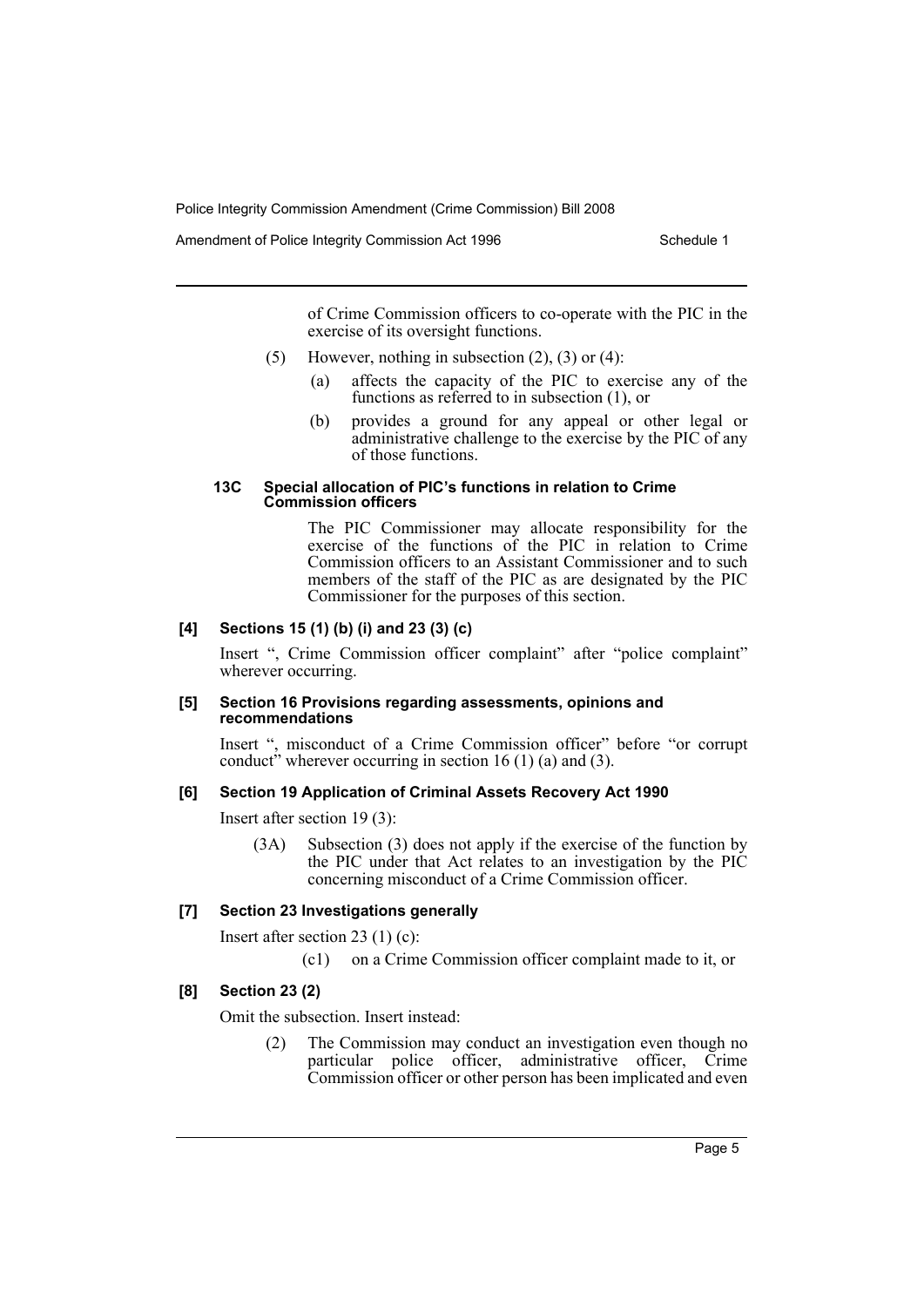Schedule 1 Amendment of Police Integrity Commission Act 1996

though no police misconduct, misconduct of a Crime Commission officer or corrupt conduct of an administrative officer is suspected.

## **[9] Section 30 Injunctions**

Insert at the end of section 30 (2) (c):

or

(d) it is necessary to restrain the conduct in order to prevent irreparable harm being done because of misconduct, or suspected misconduct, of a Crime Commission officer.

## **[10] Section 40 Privilege as regards answers, documents etc**

Insert "(including for the purposes of taking disciplinary action under Part 2.7 of the *Public Sector Employment and Management Act 2002*)" after "disciplinary proceedings" in section 40 (3).

## **[11] Section 61 Secrecy provisions in other Acts**

Insert after section 61 (1) (e):

(f) sections 13 and 29 of the *New South Wales Crime Commission Act 1985*.

## **[12] Section 75B Duty to notify Commission of possible corrupt conduct of administrative officers**

Omit "The regulations" from section 75B (5).

Insert instead "For the purposes of this section and section 75D, the regulations".

## **[13] Section 75B (6)**

Insert "and section 75D" after "this section".

## **[14] Part 4B**

Insert after Part 4A:

## **Part 4B Complaints against Crime Commission officers**

## **75C Complaints about possible misconduct of Crime Commission officers**

(1) Any person may make a complaint to the PIC about a matter that involves or may involve misconduct of a Crime Commission officer.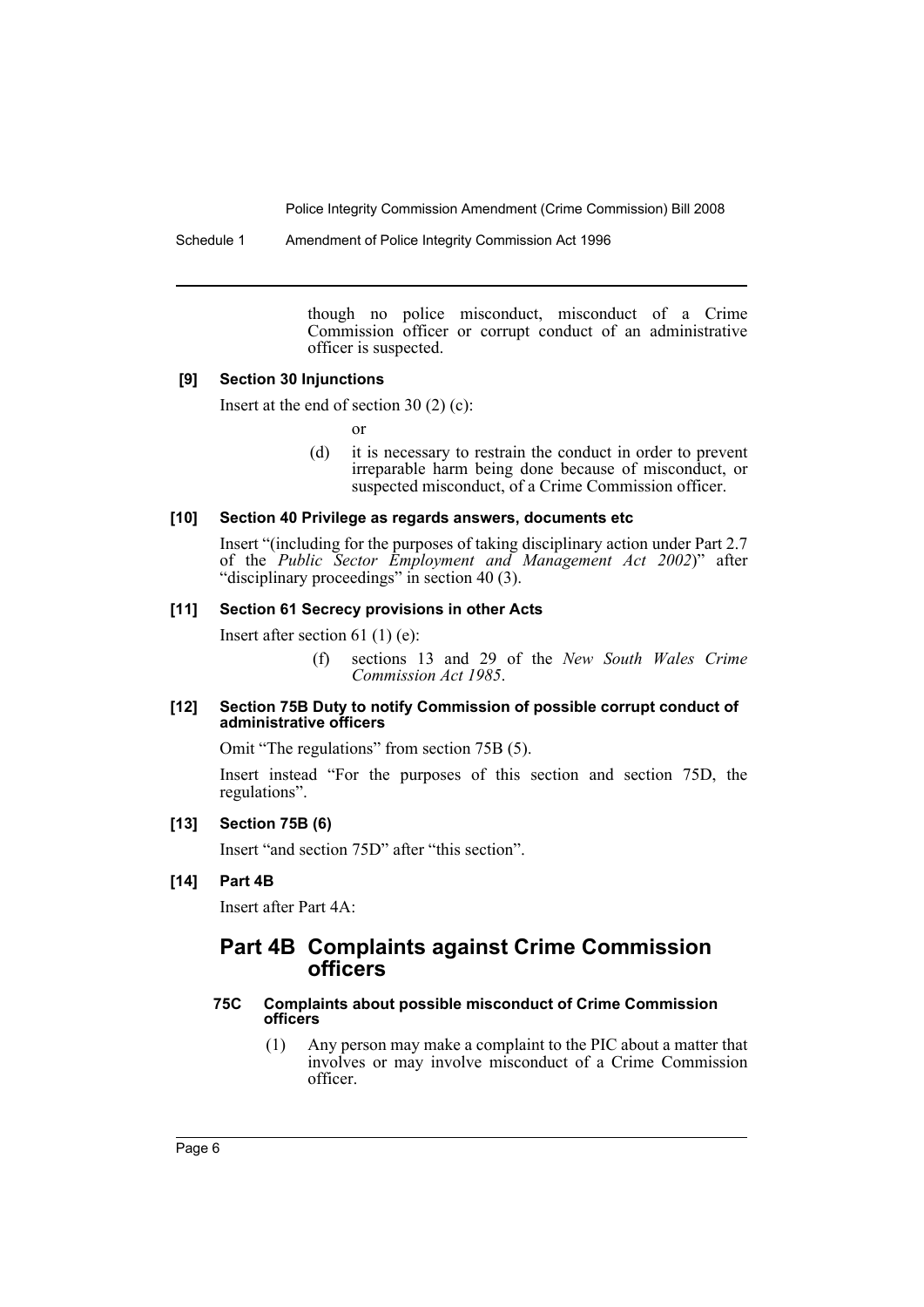Amendment of Police Integrity Commission Act 1996 Schedule 1

- (2) The PIC may investigate any such complaint or decide that the complaint need not be investigated.
- (3) The PIC may discontinue an investigation of any such complaint.
- **75D Duty to notify PIC of possible misconduct of Crime Commission officers**
	- (1) This section applies to the following officers:
		- (a) the Crime Commissioner,
		- (b) the Commissioner of Police,
		- (c) the principal officer of a public authority,
		- (d) an officer who constitutes a public authority.
	- (2) An officer to whom this section applies is under a duty to report to the PIC any matter that the officer suspects on reasonable grounds involves or may involve misconduct of a Crime Commission officer.
	- (3) The PIC may issue guidelines as to what matters need or need not be reported.
	- (4) This section has effect despite any duty of secrecy or other restriction on disclosure.

## **[15] Part 5, Division 1, heading**

Insert "**or NSW Crime Commission**" after "**police**".

## **[16] Section 76 Definitions**

Omit "In this section". Insert instead "In this Division".

## **[17] Section 76**

Insert in alphabetical order:

*Crime Commission* means the New South Wales Crime **Commission** 

## **[18] Section 77 Referral of matter**

Omit section 77 (1). Insert instead:

- (1) The Commission may, before or after investigating a matter (whether or not the investigation is completed), refer the matter for investigation or action:
	- (a) to a police authority, or
	- (b) if the matter relates to a Crime Commission officer—to the Crime Commission.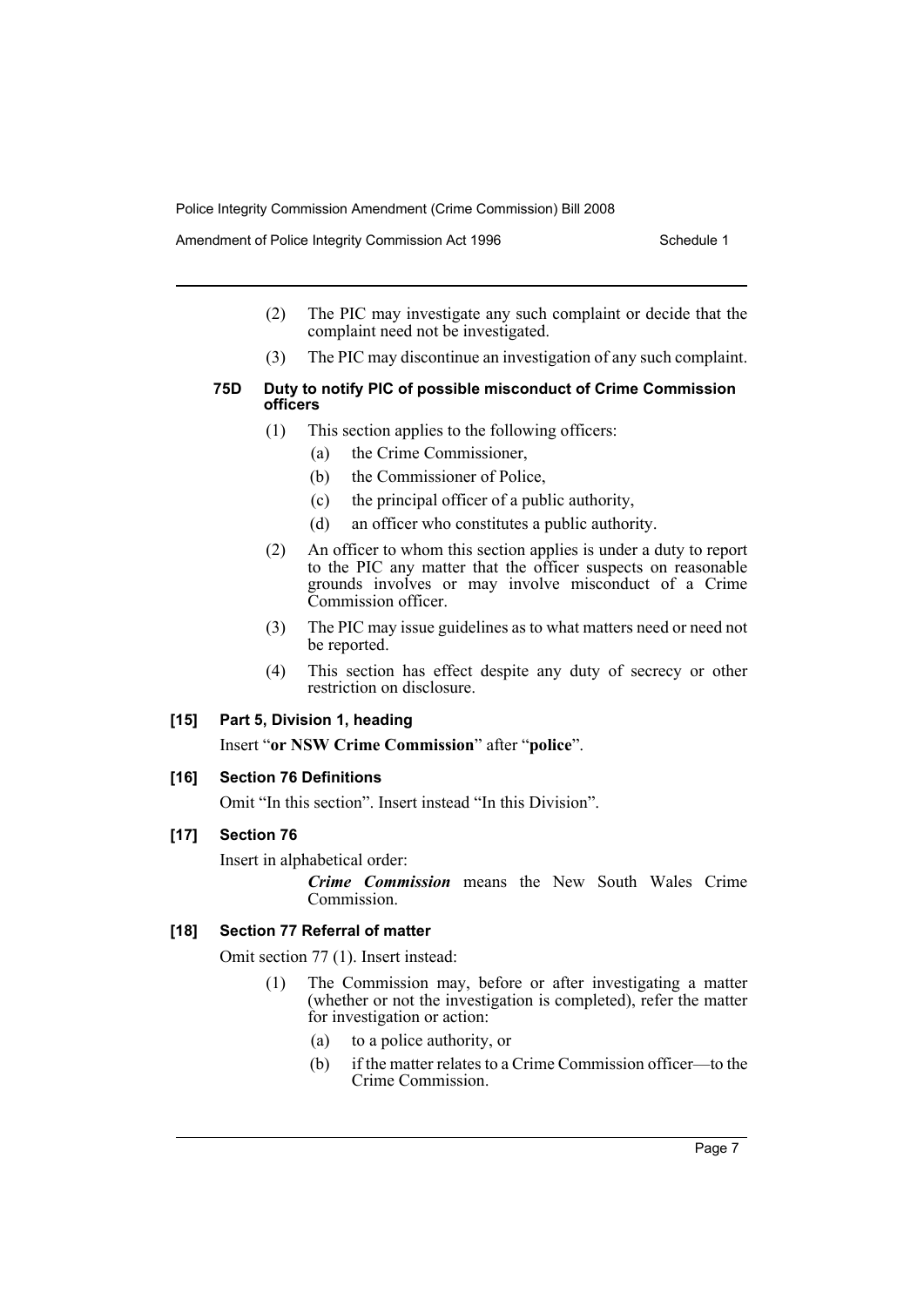Schedule 1 Amendment of Police Integrity Commission Act 1996

#### **[19] Sections 77 (2) and (3) and 80**

Insert "or the Crime Commission" after "police authority" wherever occurring.

#### **[20] Section 77 (4A)**

Insert after section 77 (4):

(4A) The PIC must not refer a matter to the Crime Commission except after appropriate consultation with the Crime Commissioner and after taking into consideration the views of the Crime Commissioner.

## **[21] Section 78 Report to Commission**

Omit section 78 (1). Insert instead:

(1) The PIC may, when referring a matter under this Division, require the police authority or the Crime Commission (as the case requires) to submit to the PIC a report or reports in relation to the matter and the action taken by the police authority or the Crime Commission.

## **[22] Section 79A**

Insert after section 79:

#### **79A Referrals to Crime Commission—further action by PIC**

- (1) If the PIC is not satisfied that the Crime Commission has duly and properly taken action in connection with a matter referred to it under this Division, the PIC must inform the Crime Commissioner of the grounds of the PIC's dissatisfaction and must give the Crime Commissioner an opportunity to comment within a specified time.
- (2) If, after considering any comments received from the Crime Commissioner within the specified time, the PIC is still not satisfied, the PIC may submit a report to the Minister for Police setting out the recommendation concerned and the grounds of dissatisfaction, together with any comments from the Crime Commissioner and the PIC.
- (3) If, after considering any comments received from the Minister for Police within 21 days after the report was submitted to that Minister under subsection (2), the PIC is still of the opinion that the recommendation should be adopted, the PIC may make a report as referred to in section 100.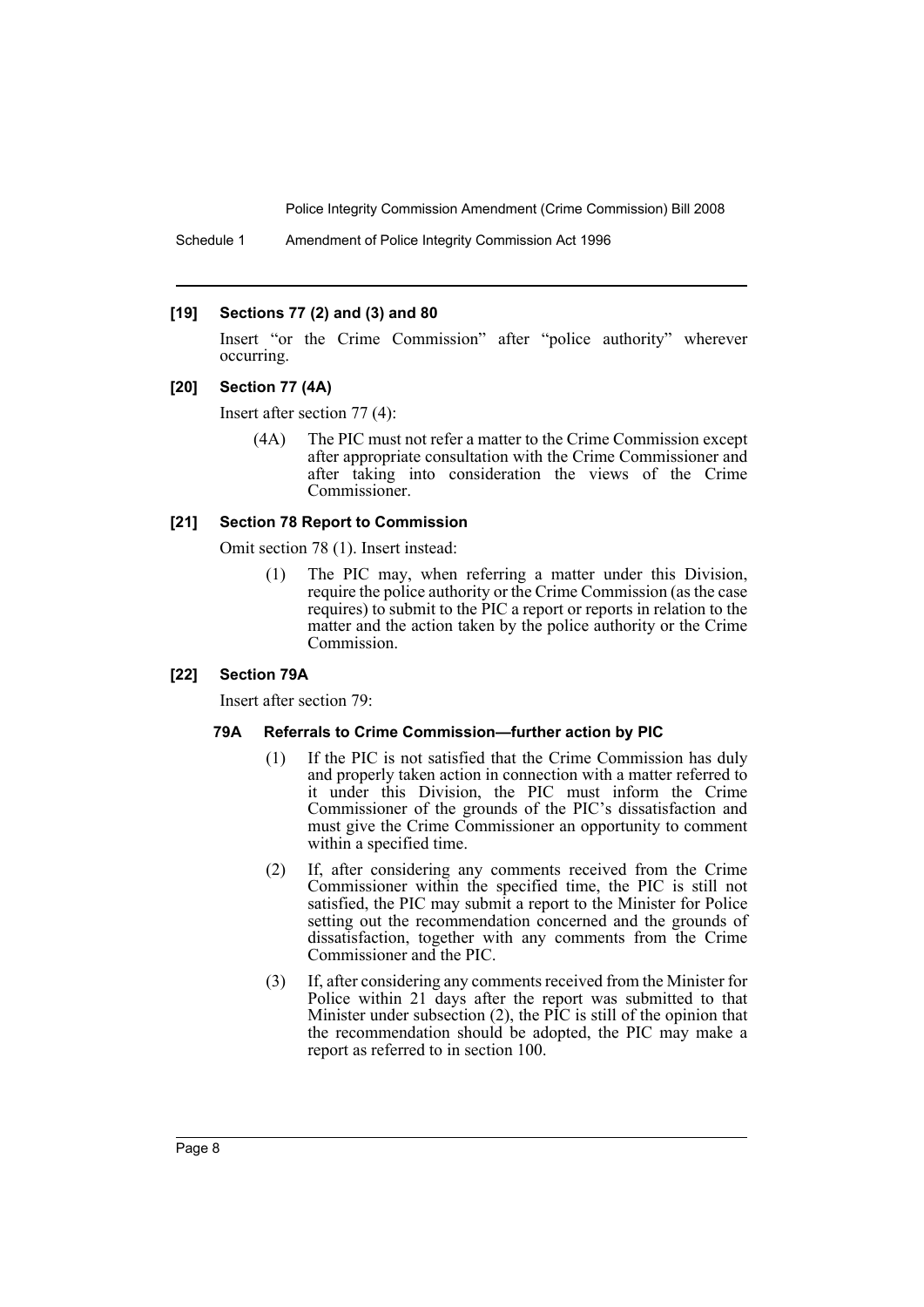Amendment of Police Integrity Commission Act 1996 Schedule 1

## **[23] Section 82 Definition**

Insert "the New South Wales Crime Commission," after "but does not include" in the definition of *authority*.

#### **[24] Section 99 Annual reports**

Insert after section 99 (2):

(2A) Any such information that relates to investigations or other matters involving Crime Commission officers must be kept separate from other matters in the report.

#### **[25] Section 100 Reports relating to authorities**

Insert "or 79A" after "section 79" in section 100 (1).

## **[26] Section 100 (2)**

Insert "or 79A (3) (as the case requires)" after "section 79 (3)".

#### **[27] Section 129 Functions of ICAC where police officers, Crime Commission officers or administrative officers involved**

Insert ", Crime Commission officers" after "police officers" wherever occurring.

## **[28] Section 130 Functions of PIC where other public official involved**

Insert ", Crime Commission officers" after "police officers" wherever occurring.

## **[29] Section 130 (2), note**

Insert at the end of section 130 (2):

**Note.** A *public official* includes a member of the New South Wales Crime Commission Management Committee constituted by the *New South Wales Crime Commission Act 1985*.

#### **[30] Section 131 Arrangements between PIC and ICAC**

Omit section 131 (1). Insert instead:

#### (1) **Arrangements may be entered into**

The PIC Commissioner and the ICAC Commissioner may enter into arrangements regarding:

(a) matters about which the ICAC will notify the PIC where the ICAC suspects police misconduct, misconduct of a Crime Commission officer or corrupt conduct of an administrative officer may exist, and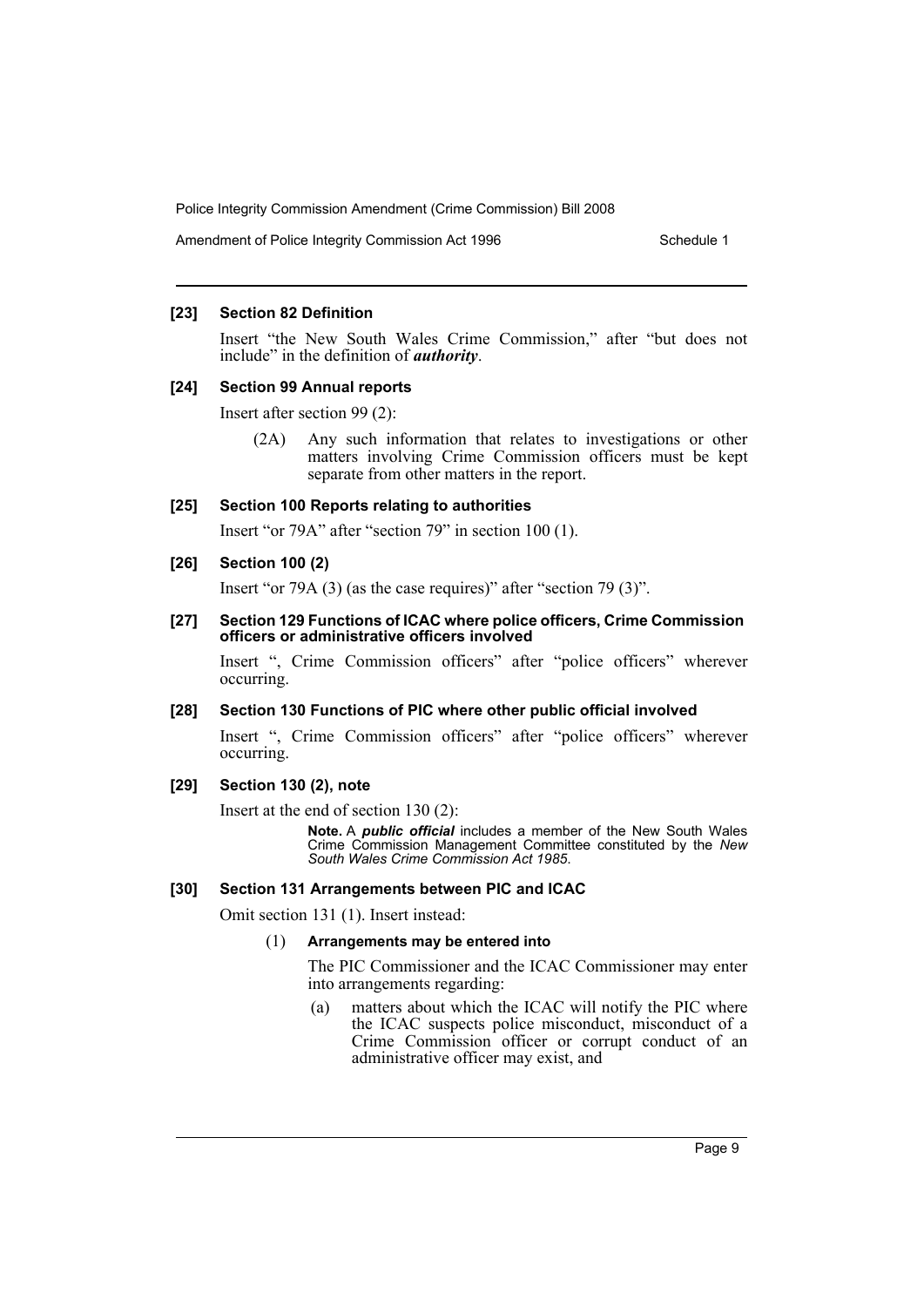Schedule 1 Amendment of Police Integrity Commission Act 1996

- (b) matters about which the PIC will notify the ICAC where the PIC suspects corrupt conduct as defined in the *Independent Commission Against Corruption Act 1988* (other than by a police officer, Crime Commission officer or administrative officer) may exist, and
- (c) matters that the ICAC will investigate or otherwise deal with where conduct involves:
	- (i) both police officers and other public officials, or
	- (ii) both Crime Commission officers and other public officials, or
	- (iii) both administrative officers and other public officials, and
- (d) matters that the PIC will investigate or otherwise deal with where conduct involves:
	- (i) both police officers and other public officials, or
	- (ii) both Crime Commission officers and other public officials, or
	- (iii) both administrative officers and other public officials.

## **[31] Section 132 Other roles of ICAC not affected**

Insert "or the New South Wales Crime Commission" after "NSW Police Force".

#### **[32] Section 135 Complaints by public officials**

Insert ", Crime Commission officer" after "police officer" in section 135 (1).

## **[33] Schedule 3 Savings, transitional and other provisions**

Insert at the end of clause 1 (1):

*Police Integrity Commission Amendment (Crime Commission) Act 2008*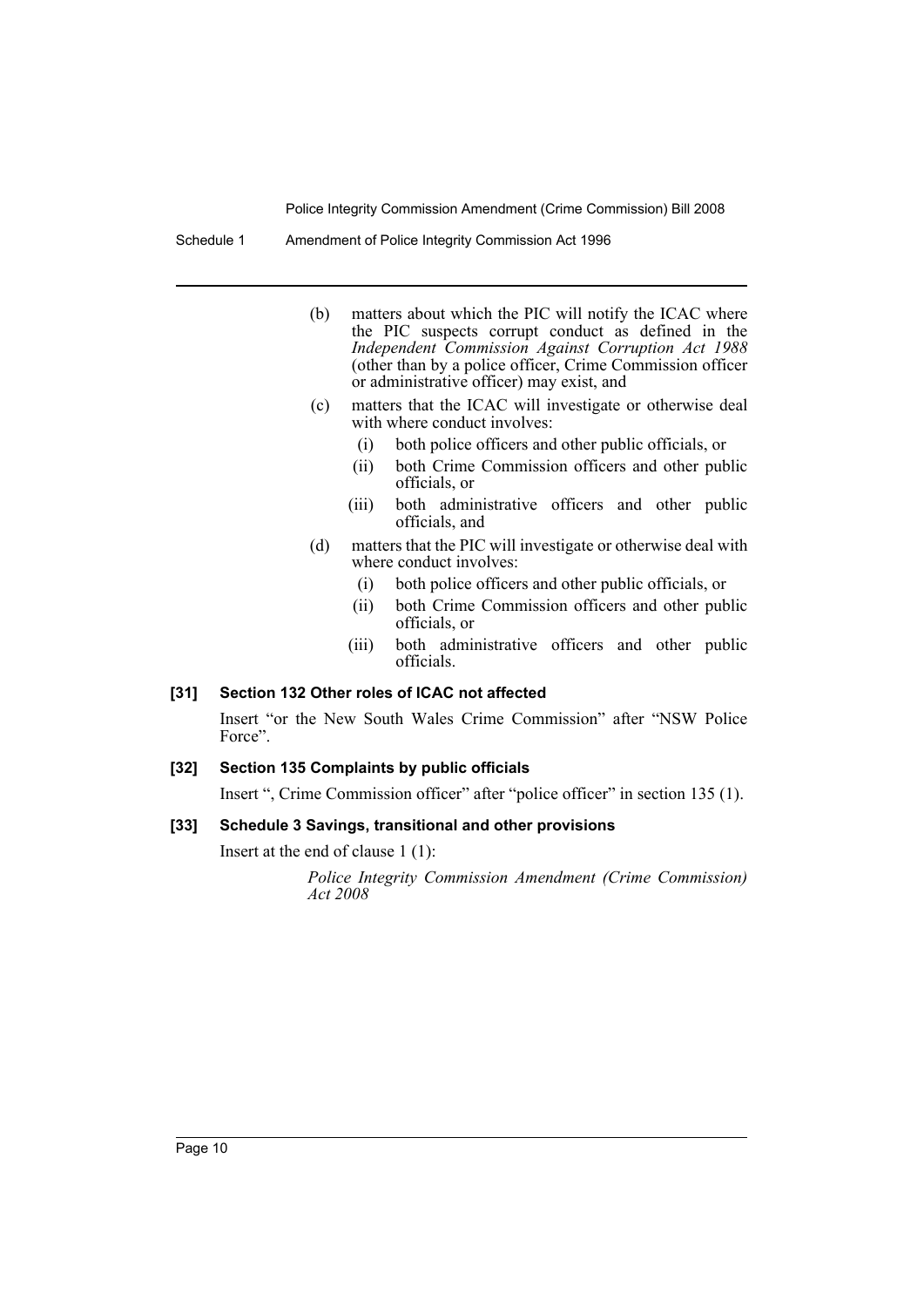Amendment of Police Integrity Commission Act 1996 Schedule 1

## **[34] Schedule 3**

Insert at the end of the Schedule (with appropriate Part and clause numbering):

## **Part Provisions consequent on enactment of Police Integrity Commission Amendment (Crime Commission) Act 2008**

## **Definition**

In this Part:

*amending Act* means the *Police Integrity Commission Amendment (Crime Commission) Act 2008*.

#### **Application of amendments to previous conduct of Crime Commission officers**

The amendments made to this Act by the amending Act concerning the detection and investigation of misconduct of Crime Commission officers or former Crime Commission officers extend to conduct that occurred (or is alleged to have occurred) before the commencement of the amending Act.

## **Existing matters being dealt with by ICAC**

- (1) The amendments made to this Act by the amending Act do not affect any matter relating to the New South Wales Crime Commission or a Crime Commission officer that was being dealt with by the ICAC before the commencement of the amending Act.
- (2) Any such existing matter cannot be referred by the ICAC to another person or body under section 53 of the *Independent Commission Against Corruption Act 1988*. However, nothing in this subclause prevents the ICAC from referring, in accordance with that section, any other matter that arises out of its dealing with the existing matter.

#### **Existing arrangements between PIC and ICAC**

Any arrangement made under section 131 and in force immediately before the commencement of the amending Act is taken to be an arrangement in force under that section as amended by the amending Act.